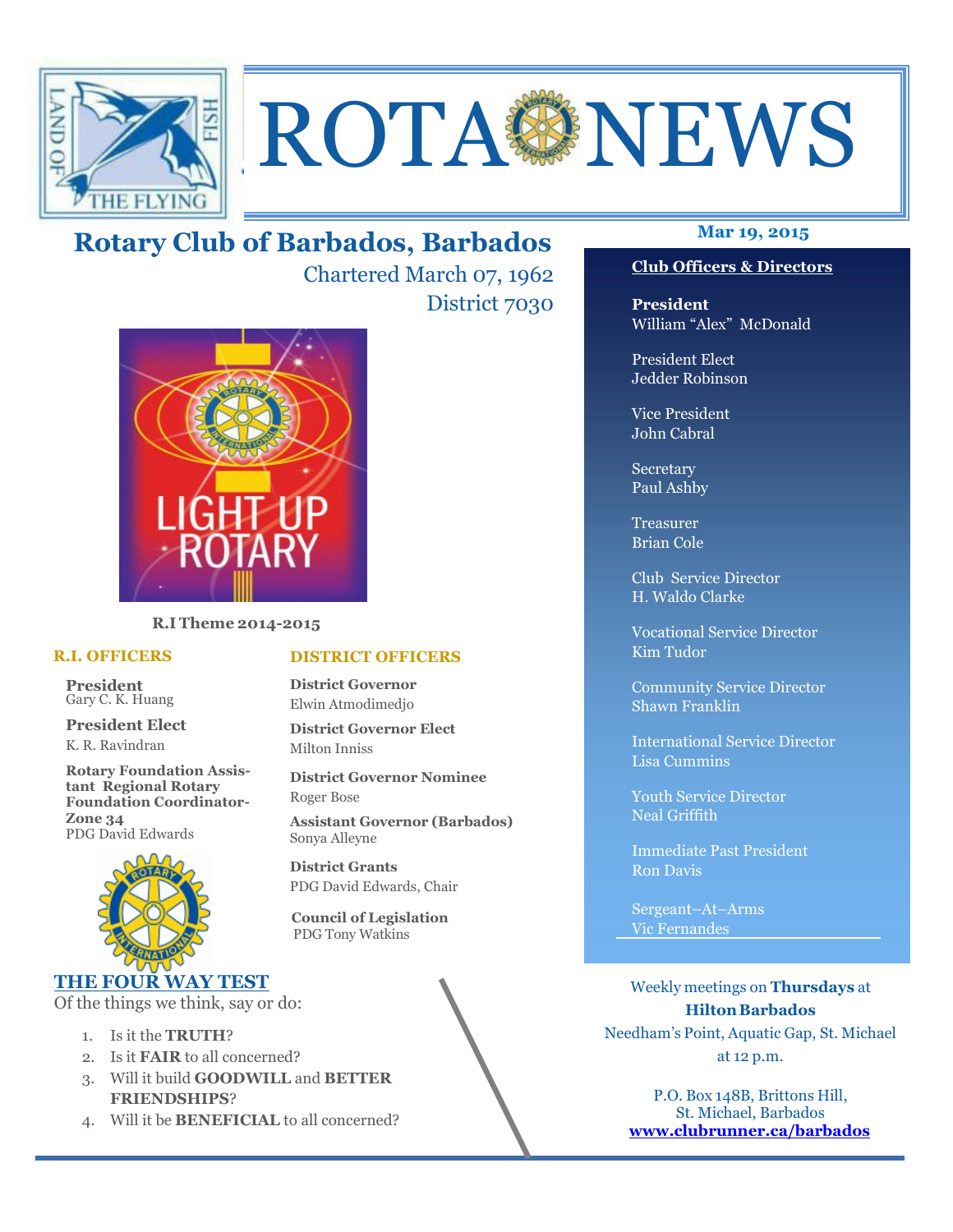# **THE ROTARY CLUB OF BARBADOS WELCOMES ALL VISITING ROTARIANS AND GUESTS**

# March - Literacy Month

**Today is a Fellowship Meeting. Members have again been asked to bring a book to give, lend or exchange. Past President Andrew will present from his anthology of literary works.** 

## **Our Greeters are Past President Brenda Pope and Past Secretary Neville "Roy" Smith**

**Past President Brenda Pope** joined the Club on January 13,

2005. She along with former Secretary Karen Smith were the first female members inducted to the Club. She was proposed by PP Algie Leacock. Her Classification is Financial Services - Risk management. Not satisfied with that distinction she became our first female President for the year 2011-12, our 50th Year. She has also served as Treasurer 2007-08, Director Vocational Service 2008-09 and Director Community Service 2009-10.



Currently she serves on the RICMD, GS&C,

Fund Raising, and Drug Awareness Committees. She was awarded the Paul Harris Fellowship in 2011.

### **Past Secretary Neville LeRoy "Roy"**

**Smith,** affectionately known to all as 'Roy' joined Rotary on November 01, 1976 when introduced by the then Secretary Mr. Fred Allen. Mr. Charles Toppin was the President at the time. This began Roy's 38 year career in the Rotary Club of Barbados during which he served as Treasurer, Secretary, Assistant Secretary and Vice President of the Club.



His favorite project, the Library project was executed in the presidency of PP Richard Blanchette, he assisted in the fundraising efforts of obtaining books from overseas for donation to the Junior Library. His stint as Treasurer was through the year of the Barbados National Chain Link Project (Nov 30, 1978),

another notable project for the Club.

Currently Roy serves on the Attendance and Challenged and Senior Citizens Committees.

When interviewed for Profiles in Community Service # 6 (**D.R .Douglin)** featured in the Rota News for July 21, 2014; he offered this advice to newer members of the Club - **"Make your contribution to the community as that is what we are all about".** 

For his contribution to the community, Roy was awarded a Paul Harris Fellowship in 2001.

### ——————————————————————————- **HIGHLIGHTS OF THE FELLOWSHIP MEETING HELD ON MARCH 12, 2015**

### **Website Chair Steve F. Cozier conducted a workshop on the Fundamentals of Club Runner which commenced at noon.**



Orlando Newton was inducted as a new member for the Club. His Classification is: **Event Management - On-line ticket sales**  He was proposed by Past President Ron Davis, who in his introduction indicated that he was impressed by the work ethic and community spirit of Orlando.

### **HIGHLIGHTS OF THE FELLOWSHIP MEETING HELD ON MARCH 12, 2015 Guest Speakers**



Ms Stacey Choate, a parent of a child who is a member of Operation Triple Treat (OTT) introduced Ms Headley. **Ms Janelle Headley i**s the founder and director of O.T.T. Her dream is to create an annual performing arts group that would allow all Barbadian children from all socioeconomic groups to be able to attend and learn how to evolve in the industry on a professional level. She understands that not all children have strengths

in all three disciplines and that is what the group is there for; to make well-rounded performers who know how to function as a team.

This group is now rehearsing for a major show in April, The Wizwhich will showcase the talent of the students.

### *This group performed at our annual Children's Homes event on January 21st—Errol Barrow Day.*

Additional information on the group can be found at: **Website: www.operationtriplethreat.com Facebook: www.facebook.com/operationtriplethreat**

**————————————————————** 

# Rotaract Week 2015 March 08 - 15

This three Rotaract clubs of Barbados joined together in a community service project in the form of a mural. They painted this on a wall on the Fairchild Street bus terminal over this past weekend.



**Please note the story in Barbados Today - by Davandra Babb on March 15, 2015.** 

http://www.barbadostoday.bb/author/davandrababb/

# **MEETING DETAILS - Thursday March 12 SAA - PP Vic Fernandes**

- **Attendance 60%**
- **Raffle \$135.00**
- **Winner Rotarian Makonem Hurley**
- **Fines \$237.00**

*Continued next page*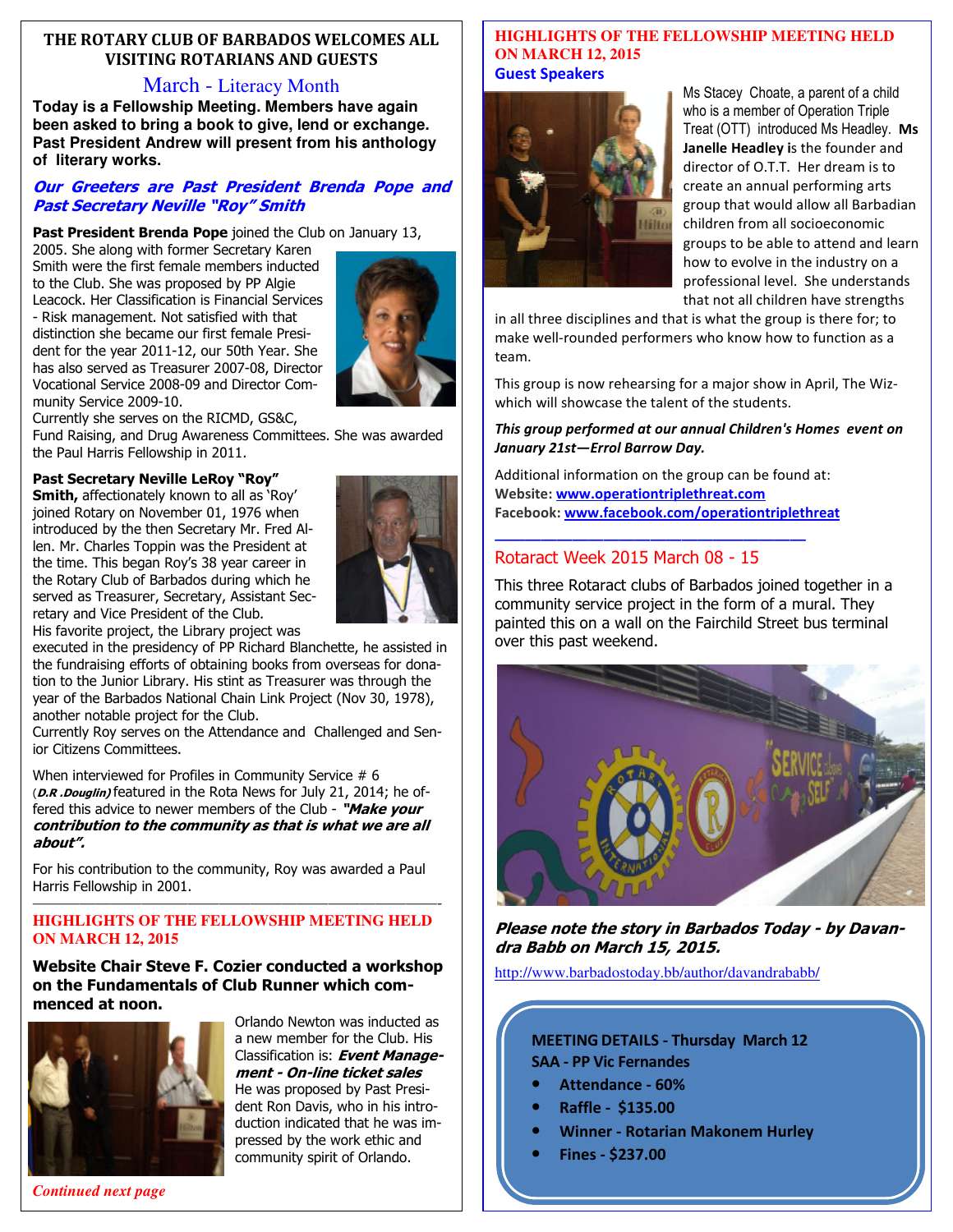# PROFILES IN COMMUNITY SERVICE #15 - PAST PRESI-DENT, SIR TREVOR CARMICHAEL (D.R. Douglin)

**Sir Trevor Carmichael, K.A., LVO, SCM, Q.C.**  was born in Barbados on February 9, 1945 to Elliston and Olga Carmichael and educated at Harrison College and the University of the West Indies, Mona, Jamaica. After pursuing post graduate studies in the United States, he was called to the United Kingdom Bar as a member of the Middle Temple in London and the Barbados Bar in December of 1977. Dr. Carmichael is married to Sharen and they are the proud parents of one son, Giles.



As a lawyer, he has been engaged in all facets of the law. His original practice areas spanned criminal, constitutional, labour, divorce, trademarks and later he has focused on commercial, charities and environmental law. He pioneered the development of Barbados' international business sector, domestic and international charities and environmental law.

He is a member of the International Bar Association, the Inter-American Bar Association and a Committee Member of the Inter-American Bar Foundation as well as an associate member of the Canadian Bar Association. He holds membership in the International Law Association, the Commonwealth Magistrates & Judges Association, International Tax Planning Association, the International Fiscal Association and was one of the parties responsible for establishing a Barbados Chapter of the International Fiscal Association of which he is Charter President. He was the Barbados Country Chairman of the International Litigation Committee on Business Law of the International Bar Association and a former Deputy Secretary General of the International Bar Association. He is a Life fellow of the Institute for Advanced Legal Studies in the UK.

He has published and authorised over 100 articles in Law, Economics, Public Policy & Political Economy and he serves as a Panel Member of the International Centre for Settlement of Investment Disputes of the World Bank in Washington.

He has enjoyed the role of President of the Barbados National Trust and is deeply involved with the Barbados Museum and Historical Society. He is also a Certified Arbitrator with the panel of the International Conference of Museums. Sir Trevor sat on the Legal Affairs and Properties Committee of the International Council of Museums in Paris, France and is a recently retired Chairman of the Duke of Edinburgh International Award World Fellowship. He is the Chairman of the Duke of Edinburgh Trust in Barbados and the Founder Chairman of the Barbados Youth Business Trust and for over twenty years, he has been the Chairman of the United World Colleges Selection Committee for Barbados. He has been the Honorary Consul of Mexico accredited to Barbados for over twenty-five years.

In November of 1992, Sir Trevor was appointed to the Order of Barbados in the Grade of Silver Crown of Merit for his contribution to law, financial services and the preservation of the national heritage. In 2012, he was awarded the Governor-General of Canada's Medallion for his contribution to the strengthening of relations between Canada and Barbados. In 2012 he was appointed as the Prime Minister of Barbados' Commonwealth Country Representative on the Queen Elizabeth Diamond Jubilee Trust. In March of 2013, he was appointed by the Governor-General of Barbados as an Independent Senator to Barbados' Upper Chamber; and in June 2013 he was made a Lieutenant of the Royal Victorian Order by Queen Elizabeth for his contribution to the Royal Household and particularly for his service to the Duke of Edinburgh International Award.

He is also a recipient of the Queen Elizabeth Diamond Jubilee Medal. In November 2013, Sir Trevor was honoured for his outstanding contribution to the financial services sector, international business law practice and his several exceptional, philanthropic and voluntary activities receiving the Knight of St. Andrew, Barbados' highest honour.

# **Continued next page**

# PROFILES IN COMMUNITY SERVICE #15 - PAST PRESIDENT, SIR TREVOR CARMICHAEL (Cont'd)

Sir Trevor is a long standing Rotarian (joined May 15, 1978 and President 1982-83). Both he and his wife have been awarded the Paul Harris Fellowship award for their commitment to service in Rotary.

### **How has the Rotary motto "Service Above Self "impacted and added value to your life experience?**

It has complemented how I live my life because I have always recognized service as the cornerstone of living, and in this regard service above self is part of a larger interdependence or mutuality which makes for better and happier living.

I have always supported the Rotary Foundation in concept. PDG David Edwards has been able to successfully give it a living role in the Club so that we can employ it effectively and use its benefits. The Rotary Foundation has projects all over the world. We are now able to support and engage in those projects. PGD David was able to point out the ways in which we as Rotarians can contribute to the Foundation which serves not only as a recognition for our Club but also as a great help to the many communities worldwide which the Foundation serves.

### **What was the project in the year of your presidency?**

As regards my year of presidency 1982-83 …….. quite some time ago I was very fortunate to be President as a young Rotarian. We adopted a project known as "The Voice for the Blind". We were able to acquire free of cost by way of donation large amounts of recording equipment: records and CDs for use by blind persons. The equipment was stored in the Oistins Public Library. As technology changes have come about and the needs of the visually impaired have changed, the project gradually wore itself out. The idea of the Club President assuming a stand alone project for his/her year is one on which there are varying schools of thought. Some prefer projects with long term sustainability while others prefer those with an immediate impact. Some choose a blending of those two strands.

### **What Rotary experiences are you most fond of?**

I am particularly fond of the Carols by Candlelight because it bridges the gap between Barbadians of all classes, colours and stages in life. It also creates an atmosphere of giving, sharing and enjoying at a time of the year when people are more receptive to recognizing and appreciating those three attributes. Carols by Candlelight also puts us as Rotarians on the centre stage where we are seen as doing, performing and enjoying in a way which provides a good example of the things which we in Rotary enjoy and practice.

### **What areas within the local community would you like to see more Rotary involvement?**

I would like to see us continue to deepen our relationship with the differently-abled. We have a long legacy of service in this area. We also have a legacy of very committed Rotarians who work in this area and obviously Donna King-Brathwaite comes to mind of those active and knowledgeable. She is continuing the work of her father PHF Horace King whose work in this area has been exemplary and has contributed in no small measure to Rotary's positive association in this regard.

### **What advice would you give to younger Rotarians?**

I would say to enjoy Rotary and in particular to enjoy the fellowship for …. out of fellowship comes the service of Rotary. It is very much a symbiotic relationship.

### **Who do you remember as 'great characters' in the Club?**

There have been many characters in the Club including Sir Theodore and Mr. Leo Leacock. Leo's line is still often quoted "To explain is to expose". Of course, we still have many characters in the Club.

### **What changes, if any, would you recommend for the club?**

I believe that the Club is on the right track. If we continue to live by the symbiotic principle that fellowship becomes service, we will continue to be well served.

*Coming soon another Profile In Community Service !*